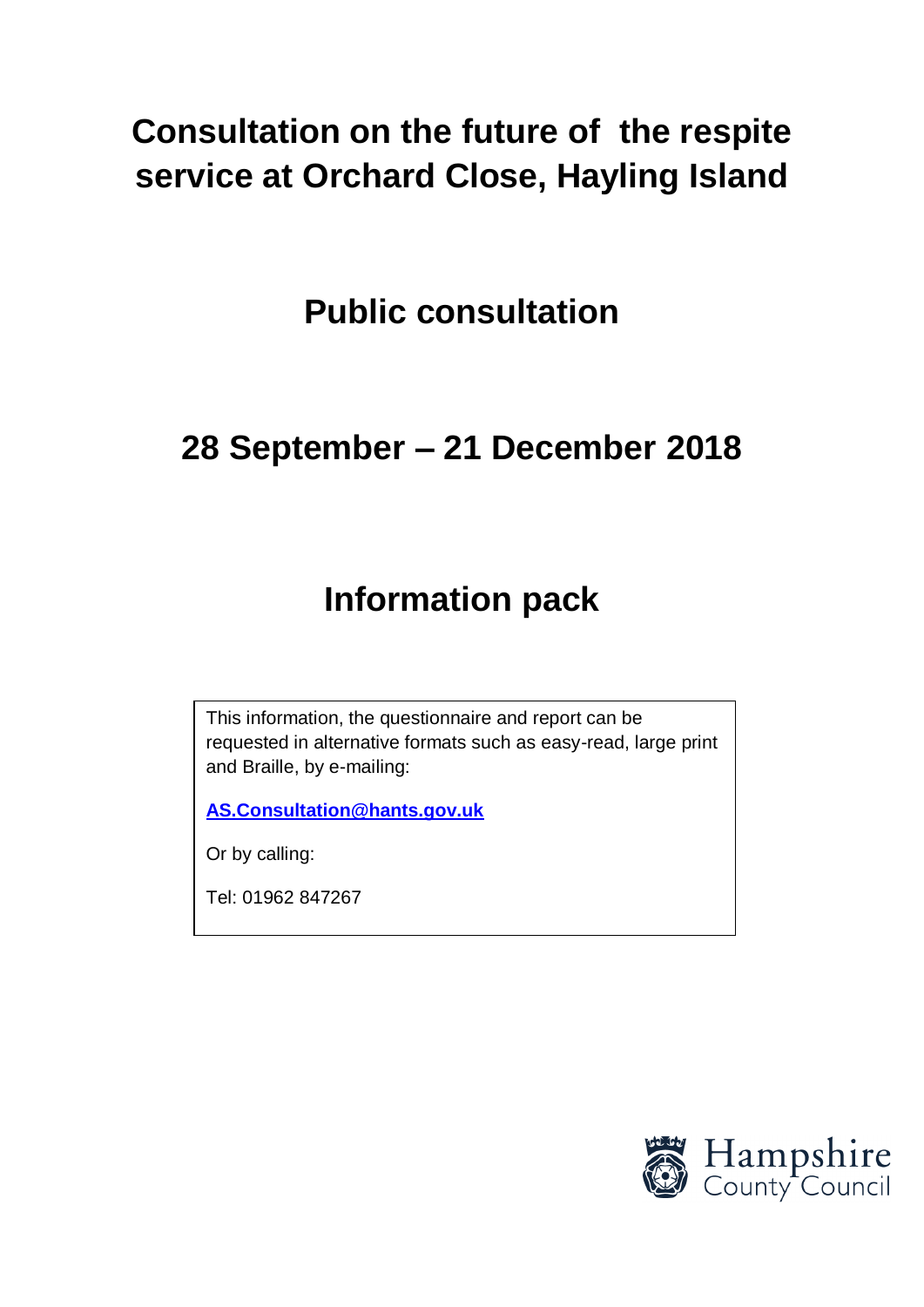## **Alternative formats**

To request this information in another format such as large print, audio or Braille, please contact Hampshire County Council at:

E-mail: [AS.Consultation@hants.gov.uk](mailto:AS.Consultation@hants.gov.uk) Telephone: 01962 847267

If you have any queries about this consultation, please get in contact with the County Council at:

E-mail: [AS.Consultation@hants.gov.uk](mailto:AS.Consultation@hants.gov.uk) Telephone: 01962 847267

### **Introduction**

Hampshire County Council is seeking the views of service users, the general public, and other interested stakeholders on the proposal to close the respite service at Orchard Close on Hayling Island.

The consultation opens on Friday 28 September 2018 and closes at midnight on Friday 21 December 2018

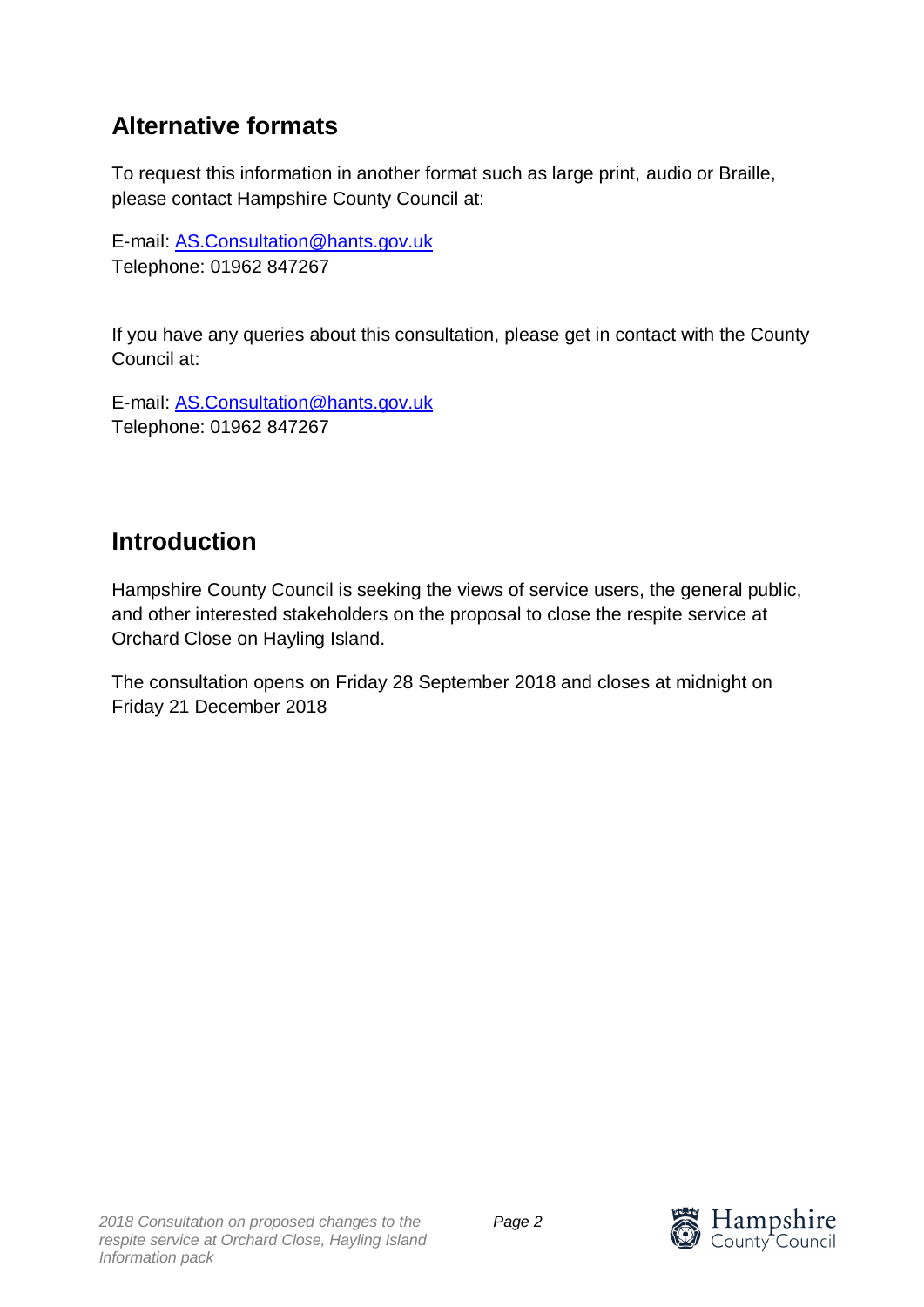#### **Why is the County Council making this proposal?**

The way social care is provided in England is changing, particularly in the light of the Care Act 2014, which places an emphasis on wellbeing, prevention, early intervention and individual choice. People want more choice and control over their care and new services need to be developed to meet individual needs.

The number of people with complex, long term care needs is also growing, as are the numbers of people looking for alternative ways of receiving respite support. Consequently, there is an increasing need for modern and adaptable respite services.

It is our vision that in-house respite services should be focussed on supporting those people with the most complex care and support needs. We want to encourage people with less complex needs to access appropriate support and services that enable them to integrate more into their local community.

Where building-based respite is required for individuals requiring more intensive support, it is delivered from modern facilities – for example, the recently-constructed Hindson House in Basingstoke, and the new respite facility under construction at Locks Heath. Both of these services have been designed to meet complex needs in a way that Orchard Close, due to its physical layout, cannot replicate. In addition, Orchard Close's location, on Hayling Island can cause access issues, with heavy traffic in the summer time and the service being less popular during the winter months.

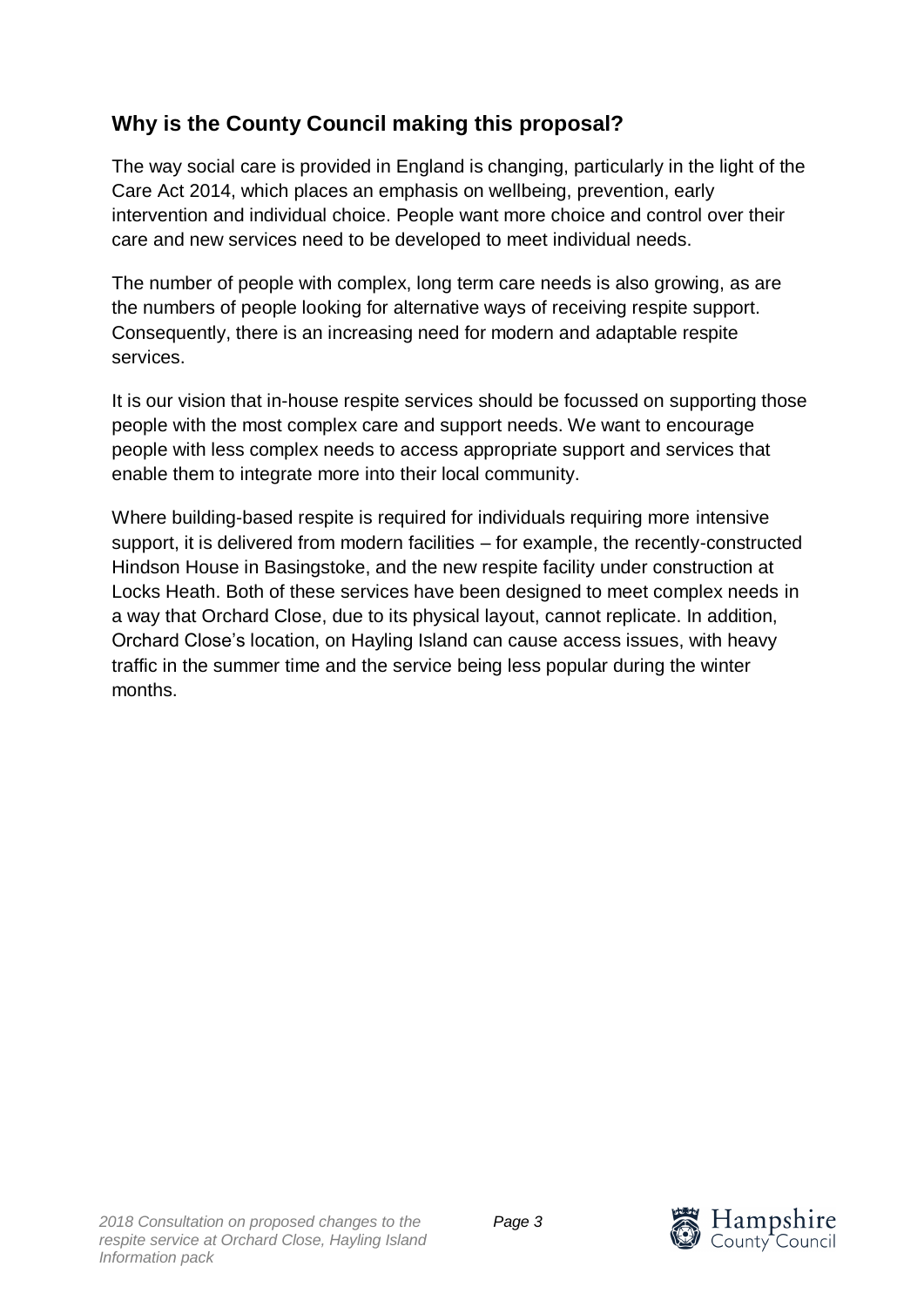#### **Your views are important**

It is important to the County Council that the views of service users, the general public and other interested stakeholders, are carefully considered.

The findings from this consultation will be published and presented to the Executive Member for Adult Social Care and Health on **27 February 2019**. Feedback will help to inform any decision by the County Council on the proposal to close the respite service at Orchard Close on Hayling Island.

The Privacy Notice, explaining why we are asking for your information and how it will be used, is included on page 6.

#### **Our commitment to consult**

Hampshire County Council is committed to consulting as widely as possible when making decisions. This consultation is undertaken with reference to key consultation principles:

- to consult on key issues and proposal;
- to consult in good time;
- to be inclusive but with clear and appropriate limits;
- to consult using clear, simple information; and
- to ensure responses are taken into account when decisions are made.

#### **Serving Hampshire – Balancing the Budget consultation**

Last year, the County Council undertook a countywide consultation with residents to seek views on options for managing the anticipated budget shortfall of £140million by April 2019.

This shortfall is due to national austerity measures, combined with demographic and inflationary pressures. With less money available and growing demand for council services, especially statutory services, tough decisions will need to be made about what the County Council can and cannot do in the future. The Authority is required by law to deliver a balanced budget and therefore cannot plan to spend more than is available.

The *Serving Hampshire* – Balancing the Budget consultation included potential options around: reducing and changing services; introducing and increasing charges for some services; lobbying Government for legislative change; generating additional income; using the County Council's reserves; increasing Council Tax; and changing the local government arrangements in Hampshire. Full details of the findings of this consultation can be found on the County Council's website.

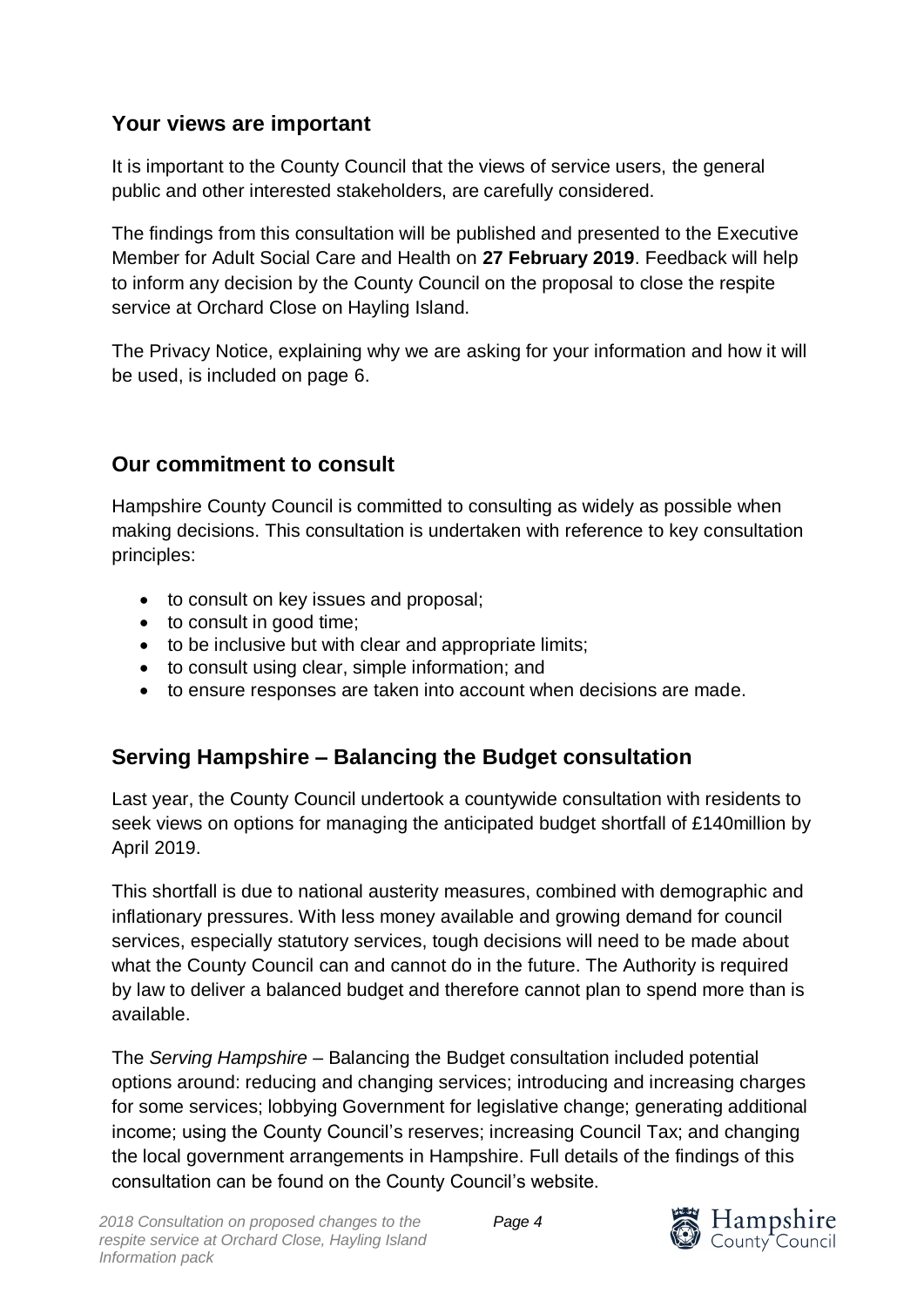#### **Savings options for Adults' Health and Care**

The Adults' Health and Care department has a savings target of approximately £56million by April 2019. Savings of this scale mean that we must challenge the way we currently provide services and look at how we can meet people's needs differently.

The County Council currently spends approximately £2.3 million on its in-house learning disability respite services. It is estimated that the proposal to close the respite service at Orchard close could deliver savings of around £600,000 whilst maintaining a variety of other respite and support opportunities to individuals across the county.

#### **Increasing independence and choice**

The County Council's vision is to support Hampshire residents to live long, healthy and happy lives with the maximum possible independence through the application of a strengths based approach.

The Social Care Institute for Excellence defines strengths-based practice as "a collaborative process between the person…and those supporting them allowing them to work together to determine an outcome that draws on the person's strengths". Such an approach aims to ensure the individual's wellbeing, whilst also maintaining their independence and giving them control over the services they receive. It uses the individual's resources, knowledge and skills, as well of those in their community and wider networks, to provide a service that meets their needs.

Providing personalised services is central to a strengths based approach, and direct payments provide one way that this approach can be achieved. Direct payments are where an individual with a personal budget (a set amount allocated to fund their care) arranges and pays for care services, including respite services, themselves. A direct payment allows an individual to influence the services they use to meet their own priorities and has led people to have increased expectations of the services they use.

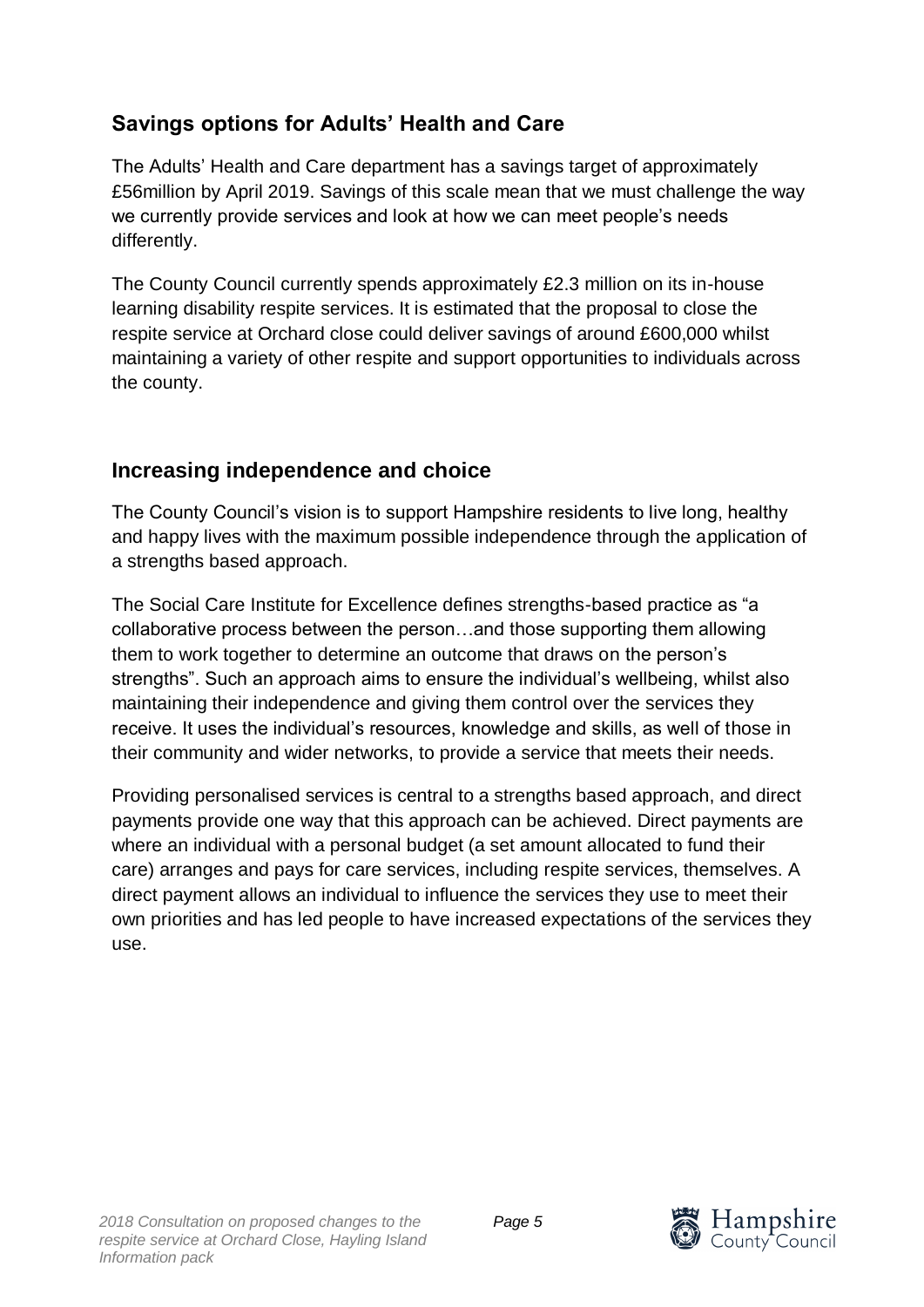### **How to have your say**

This information pack contains important information about the proposal which the County Council recommends you read carefully before completing the Response Form; which is also available online at [www.hants.gov.uk/orchard](http://www.hants.gov.uk/orchard)

#### **Your data**

# **Privacy notice**

Hampshire County Council is seeking to record your views, comments and other information about you through this consultation. The information you provide will only be used to understand views on the proposed changes set out in this consultation. All individuals' responses will be kept confidential and will not be shared with third party processors, but responses from organisations may be published in full. All data will remain within the UK. Responses will be anonymised and summarised in a public consultation findings report. Responses will be stored securely and retained for one year following the end of the consultation before being deleted or destroyed.

Where the information provided is personal information, you have certain legal rights. You may ask us for the information we hold about you, to rectify inaccurate information the County Council holds about you, to restrict our use of your personal information, and to erase your personal data. When the County Council uses your personal information on the basis of your consent, you will also have the right to withdraw your consent to our use of your personal information at any time. Please see our website www.hants.gov.uk/privacy for further details.

You can contact the County Council's Data Protection Officer at [data.protection@hants.gov.uk.](mailto:data.protection@hants.gov.uk) If you have a concern about the way we are collecting or using your personal data, you should raise your concern with us in the first instance or directly to the Information Commissioners Office at ico.org.uk/concerns.

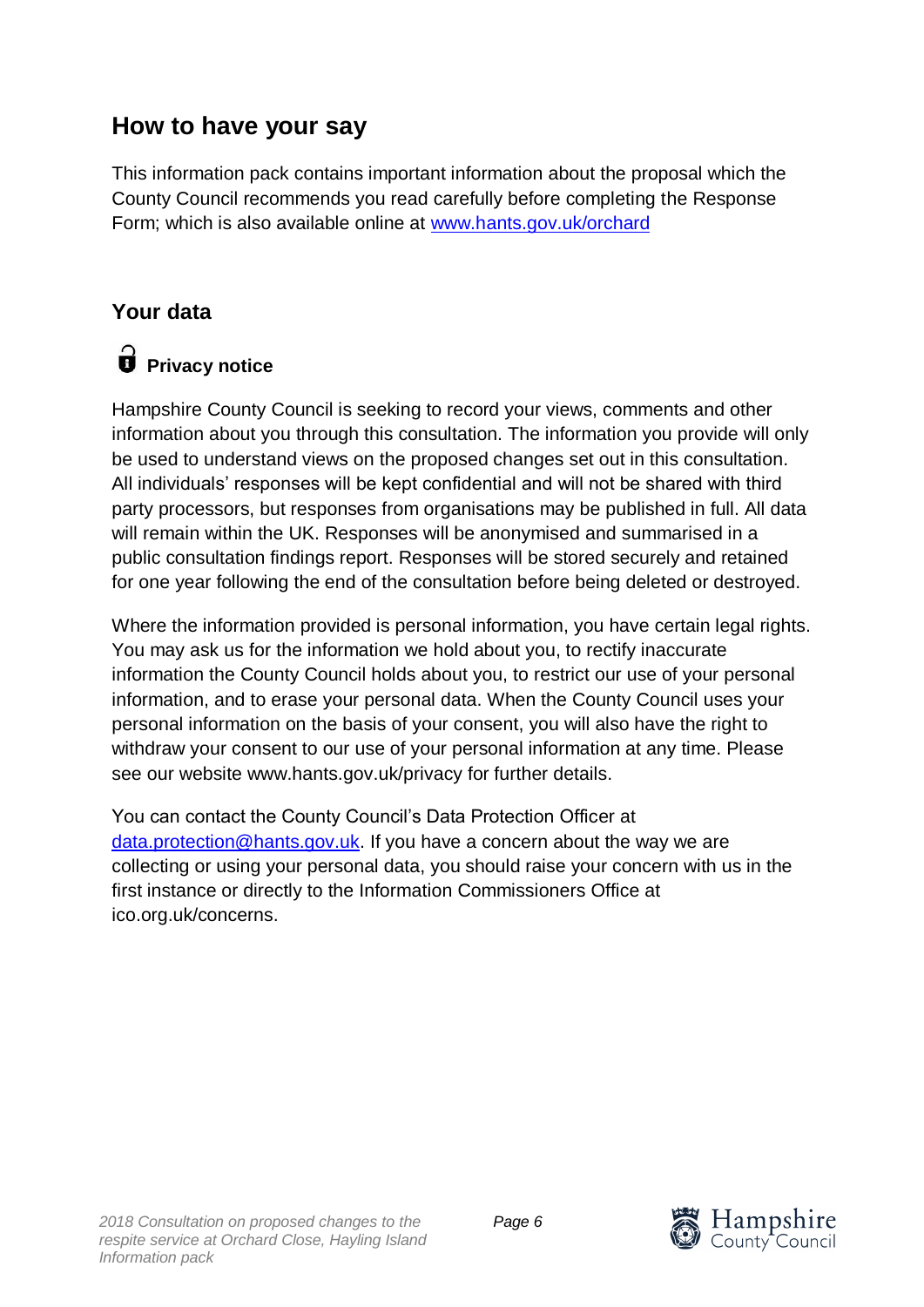#### **Responding online**

You can go online to [www.hants.gov.uk/orchard](http://www.hants.gov.uk/orchard) to complete the online questionnaire for this consultation.

#### **Responding by post**

To provide your feedback you can use the paper response form. If you were sent a copy of this information pack then you may have received a copy of the response form as well. If you do not have a response form, and would like one, then you can ask for one by emailing [AS.Consultation@hants.gov.uk,](mailto:AS.Consultation@hants.gov.uk) or by calling 01962 847267.

When you have finished your response, please return it to the County Council in the pre-paid envelope provided.

If you do not have a pre-paid envelope, please post your response to:

#### **Freepost HAMPSHIRE**

Please also write **AS Consultation** on the back of the envelope. You do not need to use a stamp.

You can request this consultation document in other formats, such as easy read, Braille, audio or large print, by emailing **AS.Consultation@hants.gov.uk**, or by calling 01962 847267.

#### **Responding by email**

.

You can also email your response directly to the County Council using the email address: [AS.Consultation@hants.gov.uk.](mailto:AS.Consultation@hants.gov.uk)

Please ensure that all responses are submitted by **21 December 2018**. Any responses received after this date will not be included in the findings report.

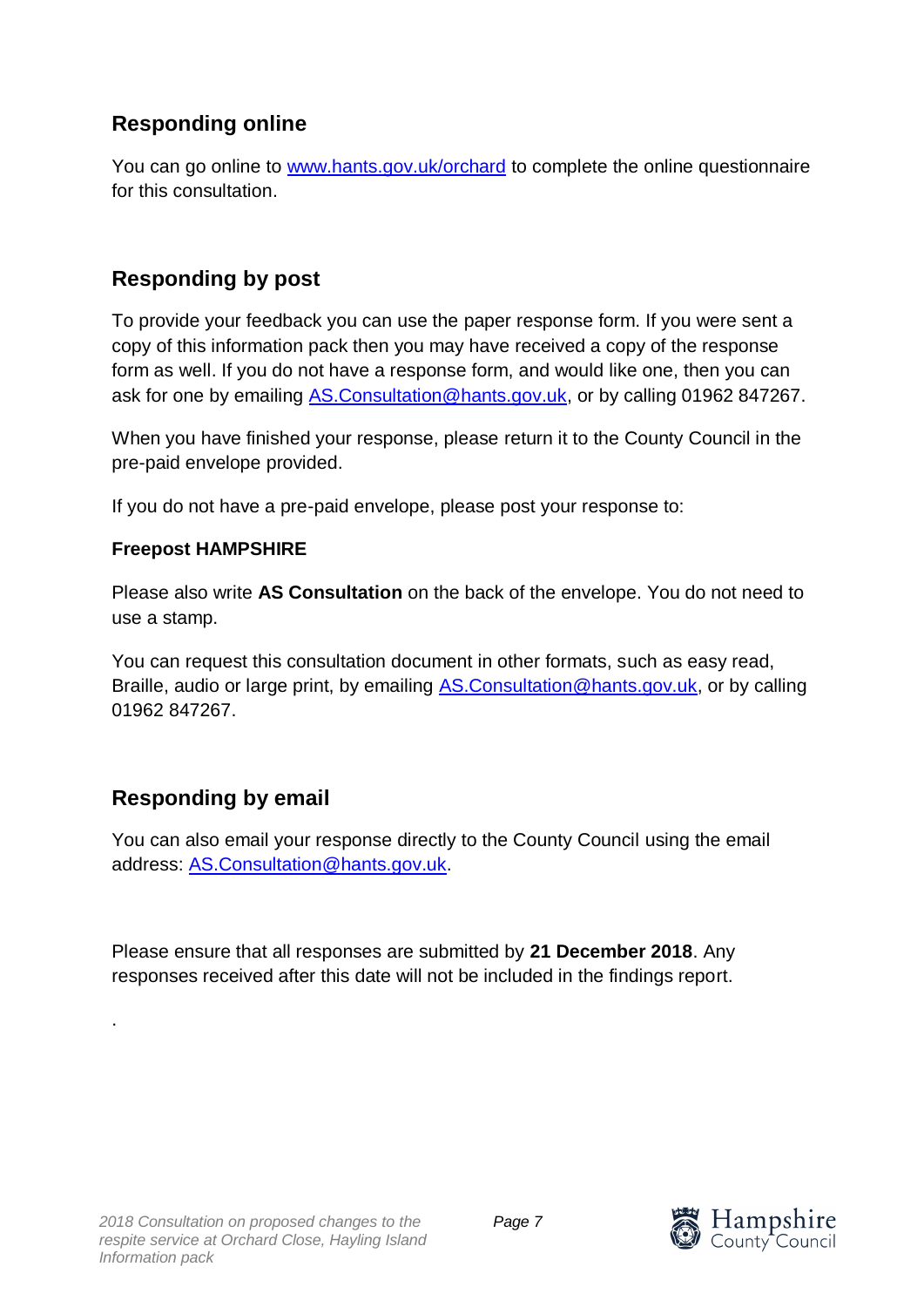## **Background**

The County Council is continuing to review the support services provided in the community and recognises the importance of good quality respite provision for those needing care and their carers.

We would like your views on the proposals to close the respite service at Orchard Close, Hayling Island, and have set out some additional information in the following pages to help you respond.

This covers:

- The Orchard Close building
- How the respite service at Orchard Close is used
- Staff at Orchard Close
- The alternative respite opportunities available

#### **The respite service at Orchard Close**

The respite service at Orchard Close is primarily used by adults with learning disabilities. Orchard Close has the capacity to offer up to 13 respite beds per night and offers a year round (365 night) service. Current demand varies by month, with the service being at its busiest during the summer months (July-September). However, the overall usage is 70% of capacity per annum.

Last year 140 people used Orchard Close for respite. Some of these people also accessed the County Council's other existing in-house respite services. These people are between the ages of 19 and 80, with 43% being aged 30 years or under. People from all over Hampshire access Orchard Close, with the highest number coming from areas close to Hayling Island.

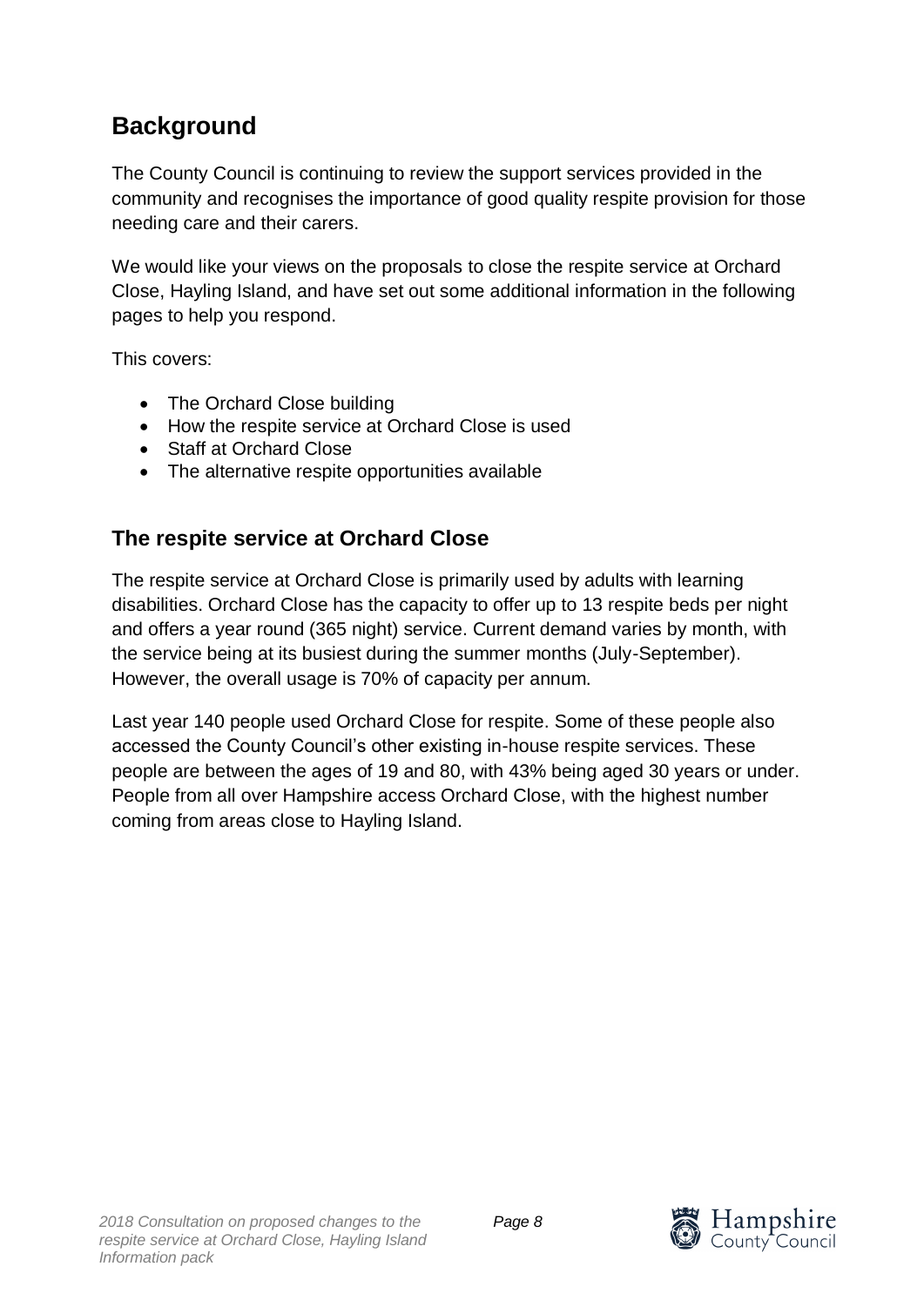#### **The Orchard Close building**

The building at Orchard Close was built in 1933; in 1964 it was taken over by the County Council and converted for use as a home offering respite and breaks for people with a learning disability. There is a covenant on the land which specifies that it must be used for services for people with learning disabilities.

Although the home was extended and refurbished in the early 2000s, its layout means that it is unable to accommodate people with more complex care needs or people requiring intensive support, particularly in its first floor rooms. Modern respite facilities, which are specifically designed for such use, such as the recentlyconstructed Hindson House in Basingstoke or the new respite facility under construction at Locks Heath near Fareham, are better placed to provide this support.

### **Staffing**

There are currently 23 members of staff working at Orchard Close. This includes part time employees, and if the working hours of all staff were added up this would be the equivalent of 17.3 full-time members of staff. Should the decision, following consultation, be taken to close the respite service at Orchard Close, the intention would be to offer the staff alternative employment elsewhere within Adults' Health and Care services, wherever possible. However, it is also proposed to run an exercise allowing staff to express an interest in opting for voluntary redundancy, should the decision be taken in February 2019 to close the respite service at Orchard Close.

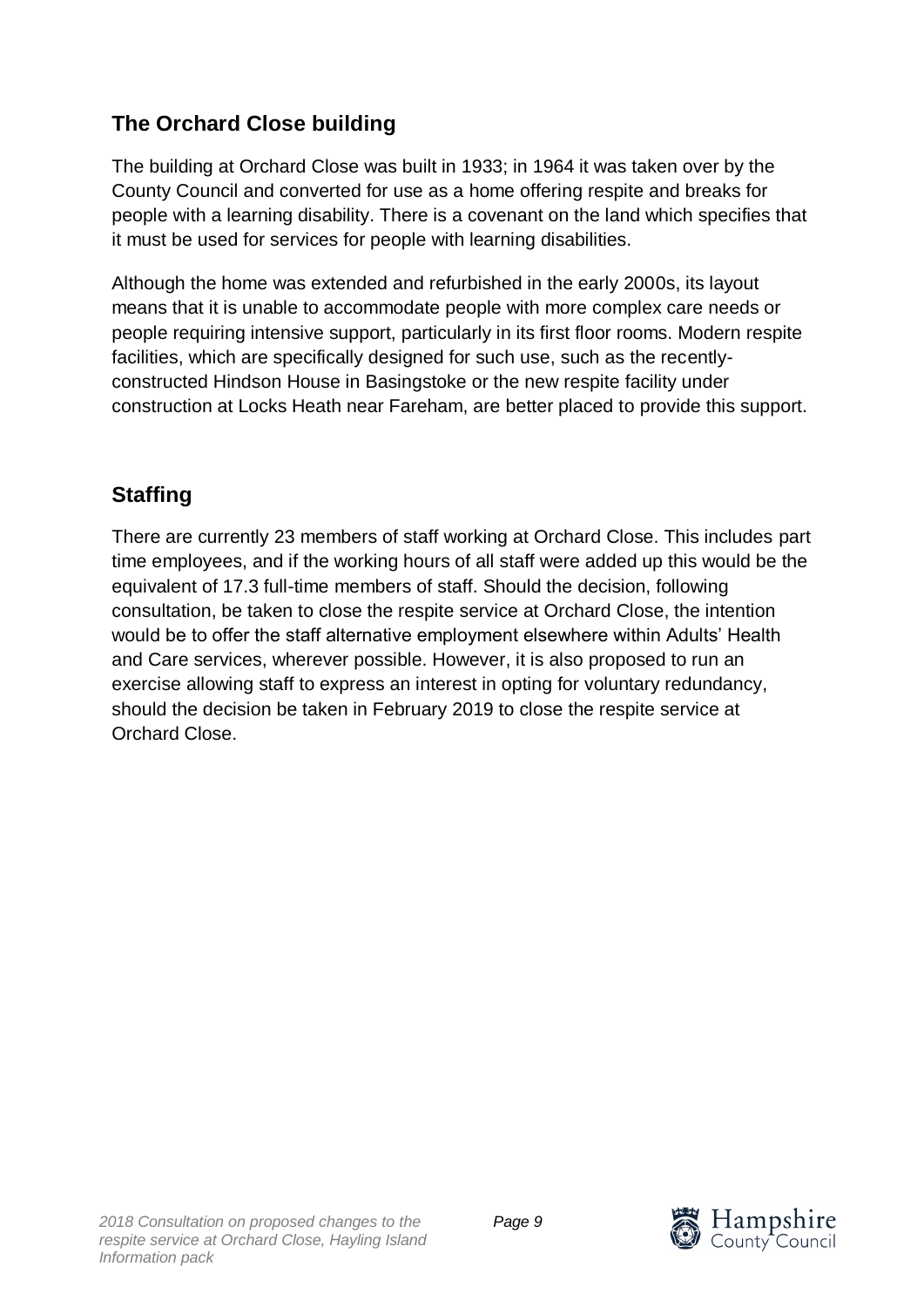## **Alternative respite opportunities available**

The County Council wants people to have choice over how their care needs are met. If a decision is made to close the respite service at Orchard Close then individuals would be supported to access alternatives to traditional respite services, including through the use of direct payments, where appropriate. In-house respite would be prioritised for those with the most complex needs.

As part of this consultation, designated social care staff have been assigned to work on an individual basis with the people who currently use Orchard Close and their families and carers to explore other potential options that they may wish to use, should a decision be taken to close the respite service at Orchard Close. A series of surgery-style events has also been scheduled to allow those people who may be affected to meet with senior managers from Adults' Health and Care. Independent advocacy services are also available for those people who may wish to use them.

Should the decision be made to close the service, this support from social work staff and advocates would continue in the lead up to and during their move to alternative services. This would include familiarisation visits. Friendship groups would also be taken into account should people want to continue to receive respite together.

The County Council offers a number of respite options for Hampshire residents, dependent upon an individual's wishes or requirements. These include:

#### **Building-based respite provision for adults**

The County Council would be able to offer building-based respite services at its other in-house respite facilities across Hampshire. Currently these are:

- Hindson House, an 8 bed respite unit, in Basingstoke;
- Jacob's Lodge, an 8 bed respite unit in Totton; and
- Croft House, an 8 bed respite unit in Fareham.

In spring 2019, a new respite service run by the County Council is due to open at Locks Heath, near Fareham. This purpose-built, 8 bed respite service will replace the service that is currently operating out of Croft House. Its environment has been designed to support individuals with the most complex needs in an accessible setting. The County Council is not currently proposing any changes to Hindson House or Jacob's Lodge.

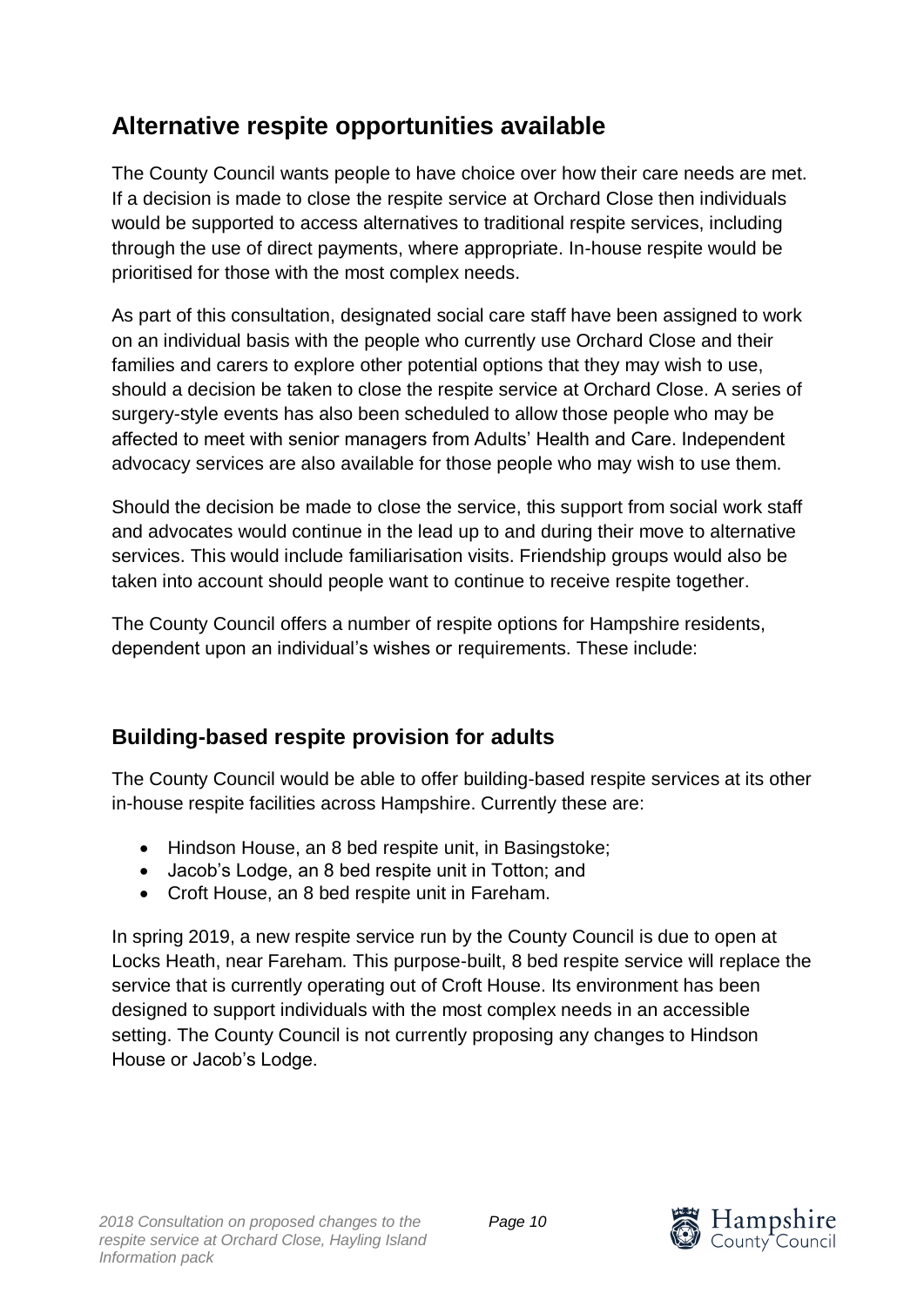#### **Shared Lives**

The Shared Lives scheme is a County Council-run scheme. It is provided by individuals and families in their own homes who want to offer a vulnerable person respite, day care or long-term care. Should the decision be made to close the respite service at Orchard Close, then the Shared Lives scheme would pro-actively recruit carers who could offer respite for people with learning disabilities.

#### **Accessible holidays**

There are a number of organisations that provide holidays for people with learning disabilities. These holidays tend to fall into two categories:

- accessible accommodation for people with disabilities; and
- care / support to an individual as part of a wider package.

Where accessible accommodation for people with disabilities is offered as part of a holiday, it may be necessary to purchase additional care to accompany them on holiday so that their usual carer can have respite from their caring responsibilities.

#### **Carer replacement services**

There are a number of organisations, both national and local, that offer a carer replacement service. These services offer respite to both the carer and the service user. This involves provision of respite in the home of the service user, allowing the usual carer to take a break whilst the service user stays at home.

#### **Future use of site**

During the consultation period, a site assessment will be carried out to assess potential future uses of the Orchard Close site, given the restrictions placed on it by the covenant. These will be carried out in such a way that they are as unobtrusive as possible, in order to minimise any impact on people using Orchard Close and its staff.